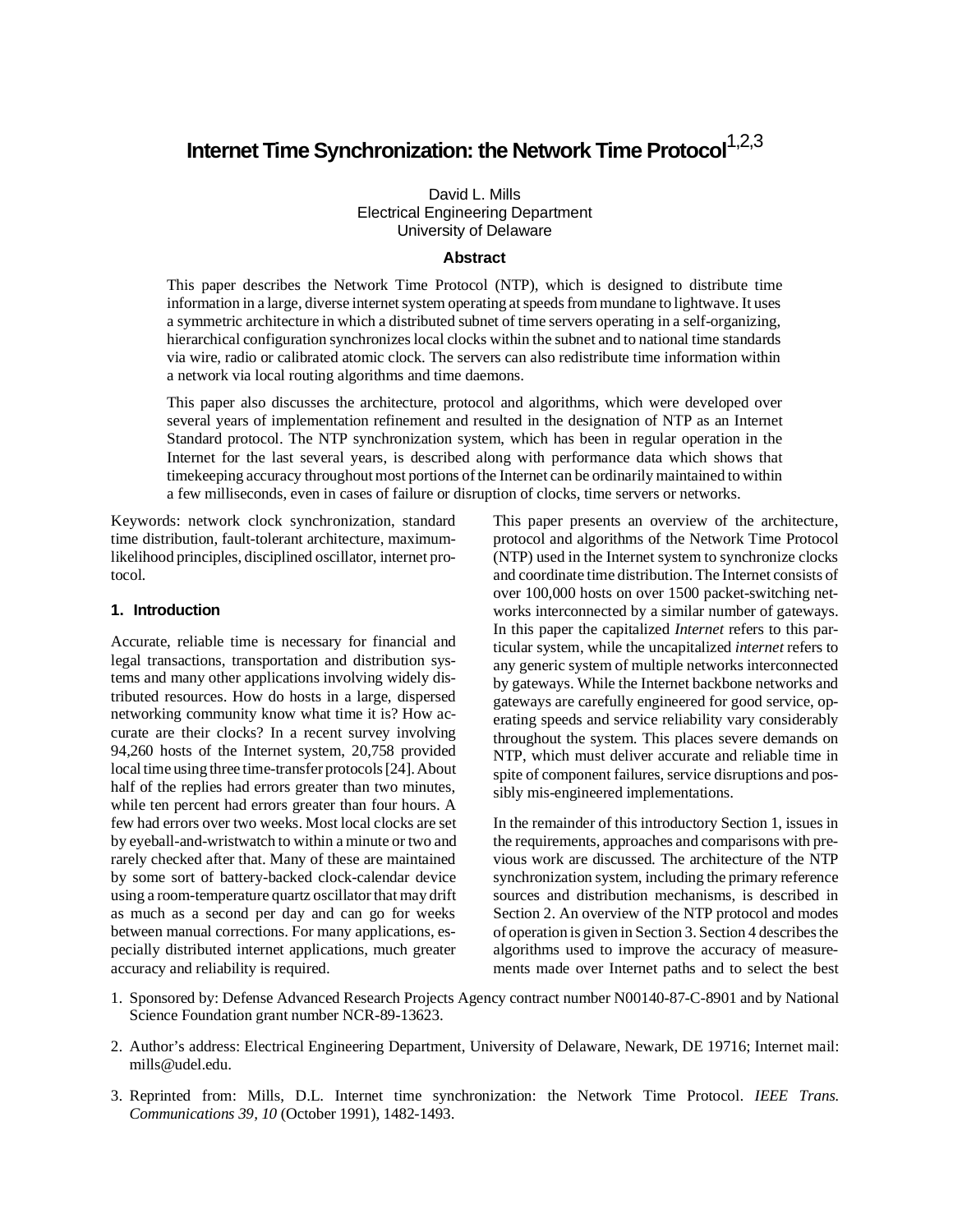from among a set of available clocks for synchronization. Section 5 describes a local-clock design based on a type of phase-lock loop and capable of long-term accuracies to the order of a few milliseconds. The international NTP synchronization system of time servers now operating in the Internet is described and its performance assessed in Section 6. Section 7 discusses further development and issues for future research. This paper itself is an updated and condensed version of [23].

# **1.1. Definitions**

In this paper the *stability* of a clock is how well it can maintain a constant frequency, the *accuracy* is how well its time compares with national standards and the *precision* is how precisely time can be resolved in a particular timekeeping system. The *offset* of two clocks is the time difference between them, while the *skew* is the frequency difference between them. The *reliability* of a timekeeping system is the fraction of the time it can be kept operating and connected in the network (without respect to stability and accuracy). Local clocks are maintained at designated *time servers*, which are timekeeping systems belonging to a *synchronization subnet*, in which each server measures the offsets between its local clock and the clocks of its neighbor servers or *peers* in the subnet. In this paper to *synchronize frequency* means to adjust the clocks in the subnet to run at the same frequency, to *synchronize time* means to set them to agree at a particular epoch with respect to Coordinated Universal Time (UTC), as provided by national standards, and to *synchronize clocks* means to synchronize them in both frequency and time.

## **1.2. Performance Requirements**

Internet transmission paths can have wide variations in delay and reliability due to traffic load, route selection and facility outages. Stable frequency synchronization requires stable local-clock oscillators and multiple offset comparisons over relatively long periods of time, while reliable time synchronization requires carefully engineered selection algorithms and the use of redundant resources and diverse transmission paths. For instance, while only a few offset comparisons are usually adequate to determine local time in the Internet to within a few tens of milliseconds, dozens of measurements over some days are required to reliably stabilize frequency to a few milliseconds per day. Thus, the performance requirements of an internet-based time synchronization system are particularly demanding. A basic set of requirements must include the following:

1. The primary reference source(s) must be synchronized to national standards by wire, radio or calibrated atomic clock. The time servers must deliver continuous local time based on UTC, even when leap seconds are inserted in the UTC timescale.

- 2. The time servers must provide accurate and precise time, even with relatively large delay variations on the transmission paths. This requires careful design of the filtering and combining algorithms, as well as an extremely stable local-clock oscillator and synchronization mechanism.
- 3. The synchronization subnet must be reliable and survivable, even under unstable network conditions and where connectivity may be lost for periods up to days. This requires redundant time servers and diverse transmission paths, as well as a dynamically reconfigurable subnet architecture.
- 4. The synchronization protocol must operate continuously and provide update information at rates sufficient to compensate for the expected wander of the room-temperature quartz oscillators used in ordinary computer systems. It must operate efficiently with large numbers of time servers and clients in continuous-polled and procedure-call modes and in multicast and point-to-point configurations.
- 5. The system must operate in existing internets including a spectrum of machines ranging from personal workstations to supercomputers, but make minimal demands on the operating system and supporting services. Time-server software and especially client software must be easily installed and configured.

In addition to the above, and in common with other generic, promiscuously distributed services, the system must include protection against accidental or willful intrusion and provide a comprehensive interface for network management. In NTP address filtering is used for access control, while encrypted checksums are used for authentication. Network management presently uses a proprietary protocol with provisions to migrate to standard protocols where available.

## **1.3. Discussion of Approaches**

There are many ways that time servers distributed throughout a large geographic area can synchronize clocks to UTC. In North America the U.S. and Canada operate broadcast radio services with a UTC timecode modulation which can be decoded by suitable receivers. One approach to time synchronization is to provide timecode receivers at every site where required. However, these receivers are specialized, moderately expensive and subject to occasional gross errors due to propagation and equipment failures. A comprehensive summary of radio synchronization techniques can be found in [4].

The U.S. National Institute of Standards and Technology (NIST) (formerly National Bureau of Standards), recently announced a computer time service available to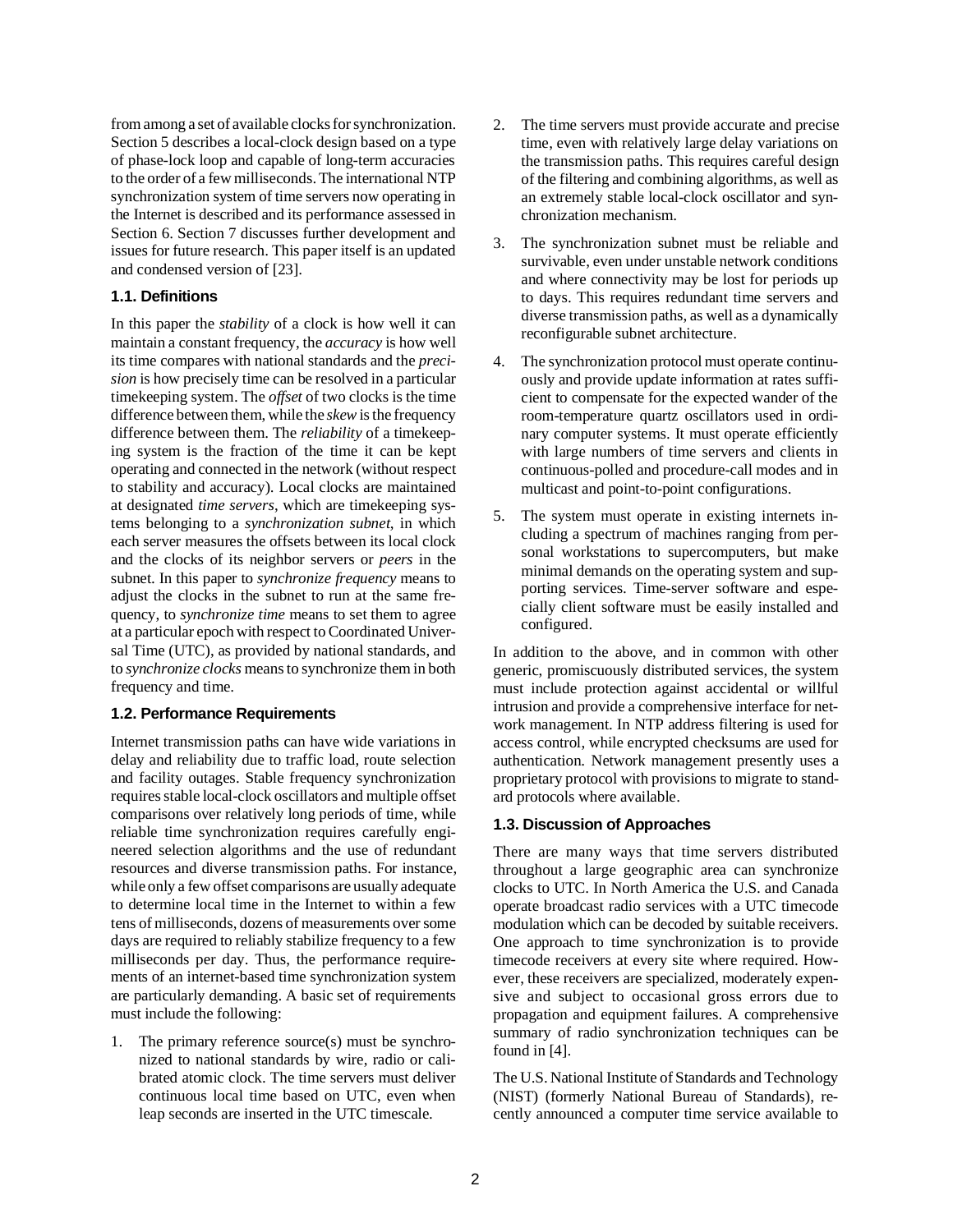the general public by means of a standard telephone modem [26]. The service is intended for use by personal workstations to set clock-calendars, for example, but would not be suitable for a large population of clients calling on a frequent, regular basis without further redistribution.

In principle, it is possible to use special network facilities designed for time synchronization, such as timecode rebroadcasts on a dedicated FM or TV subcarrier or cable system. For many years AT&T has synchronized digital switching equipment to the Basic Synchronization Reference Frequency (BSRF), which consists of a master oscillator synchronized to UTC and a network of dedicated 2048-kHz links embedded in the transmission plant. AT&T and other carriers are planning to use the Global Positioning System and the LORAN-C radionavigation system to synchronize switches in various areas of the country. However, neither of these methods would be economically viable for widespread deployment in a large, diverse internet system.

Current network clock synchronization techniques have evolved from both linear systems and Byzantine agreement methodologies. Linear methods for digital telephone network synchronization are summarized in [16], while Byzantine methods for clock synchronization are summarized in [15]. While reliable clock synchronization has been studied using agreement algorithms [15], [33], in practice it is not possible to distinguish the *truechimer* clocks, which maintain timekeeping accuracy to a previously published (and trusted) standard, from the *falseticker* clocks, which do not, on other than a statistical basis. In addition, the algorithms discussed in the literature do not necessarily produce the most accurate and precise time on a statistical basis and may produce unacceptable network overheads and instabilities in a large, diverse internet system.

In an internet system involving many networks and gateways a useful approach is to equip a few strategically located hosts or gateways with timecode receivers or calibrated atomic clocks and coordinate time distribution using a suitable protocol. Various Internet protocols have been used to record and transmit the time at which an event takes place, including the Daytime protocol [28], Time protocol [29], ICMP Timestamp message [7] and IP Timestamp option [34]. The Unix 4.3bsd time daemon *timed* uses an elected master host to measure offsets of a number of slave hosts and send periodic corrections to them [11]. While addressing no particular protocol architecture, the schemes proposed in [6] have features in common with NTP, including master-slave synchronization with provisions for failures and changing system load. However, none of these protocols includes engineered algorithms to compensate for the effects of statistical delay variations encountered in wide-area networks and are unsuitable for precision time distribution throughout the Internet.

It became evident, as the algorithms used in NTP evolved over a nine-year period of experiment and stepwise refinement, that accurate and reliable internet time synchronization can be achieved only through an integrated approach to system design, including the primary reference sources, time servers, synchronization subnets, protocols and synchronization mechanisms which are at the heart of this paper. From an analytical point of view the distributed system of NTP time servers operates as a hierarchically organized subnet of loosely coupled time servers which exchange periodic update messages containing precision timestamps to adjust local oscillator phase and frequency. The principal features of this design, described in more detail later in this paper, can be summarized as follows:

- 1. The synchronization subnet consists of a self-organizing, hierarchical network of time servers configured on the basis of estimated accuracy, precision and reliability.
- 2. The synchronization protocol operates in connectionless mode in order to minimize latencies, simplify implementations and provide ubiquitous interworking.
- 3. The synchronization mechanism uses a symmetric design which tolerates packet loss, duplication and mis-ordering, together with filtering, selection and combining algorithms based on maximum-likelihood principles.
- 4. The local-clock design is based on a type II, adaptive-parameter, phase-lock loop with corrections computed using timestamps exchanged along the arcs of the synchronization subnet.
- 5. Multiply redundant time servers and multiply diverse transmission paths are used in the synchronization subnet, as well as engineered algorithms which select the most reliable synchronization source(s) and path(s) using weighted-voting procedures.
- 6. System overhead is reduced through the use of dynamic control of phase-lock loop bandwidths, poll intervals and association management.

## **2. Time Standards and Distribution**

Since 1972 the time and frequency standards of the world have been based on International Atomic Time (TAI), which is currently maintained using multiple cesiumbeam clocks to an accuracy of a few parts in  $10^{12}$  [1]. The International Bureau of Weights and Measures uses astronomical observations provided by the U.S. Naval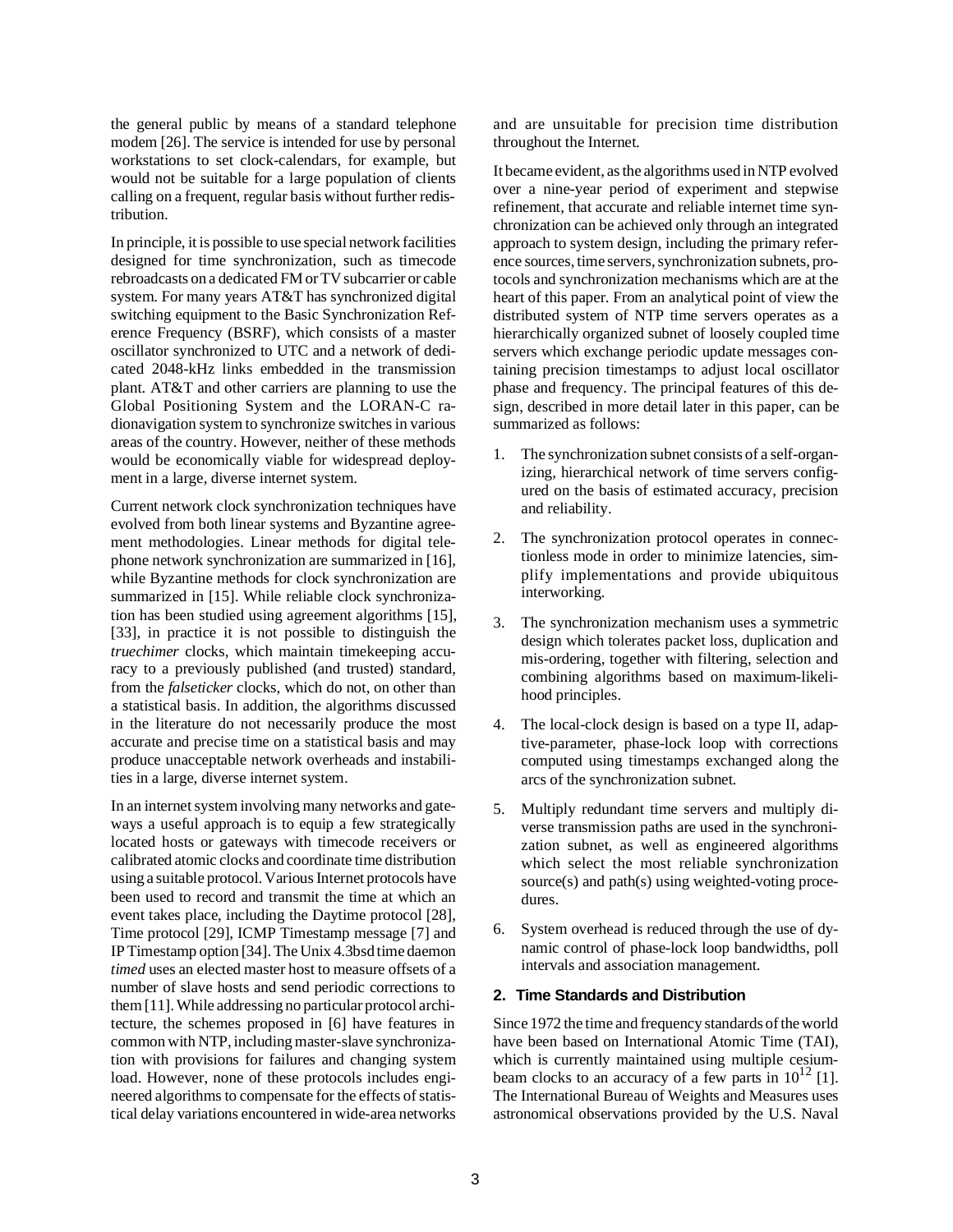Observatory and other observatories to determine corrections for small changes in the mean solar rotation period of the Earth, which results in Coordinated Universal Time (UTC). UTC is presently slow relative to TAI by a fraction of a second per year, so corrections in the form of leap seconds must be inserted in TAI from time to time in order to maintain agreement. The U.S. and many other countries operate standard time and frequency broadcast stations covering most areas of the world, although only a few utilize a timecode modulation suitable for computer use.

The NTP system consists of a network of primary and secondary time servers, clients and interconnecting transmission paths. A primary time server is directly synchronized to a primary reference source, usually a timecode receiver or calibrated atomic clock. A secondary time server derives synchronization, possibly via other secondary servers, from a primary server over network paths possibly shared with other services. Under normal circumstances clock synchronization is determined using only the most accurate and reliable servers and transmission paths, so that the actual synchronization paths usually assumes a hierarchical configuration with the primary reference sources at the root and servers of decreasing accuracy at increasing levels toward the leaves.

Following conventions established by the telephone industry, the accuracy of each time server is defined by a number called the *stratum*, with the reference level (primary servers) assigned as one and each succeeding level towards the leaves (secondary servers) assigned as one greater than the preceding level [2]. Using existing stations and available timecode receivers with computed propagation-delay corrections, accuracies in the order of a millisecond can be achieved at the network interface of a primary server. As the stratum increases from one, the accuracies achievable will degrade depending on the network paths and local-clock stabilities.

The synchronization subnet is organized using a variant of the Bellman-Ford distributed routing algorithm to compute the minimum-weight spanning trees rooted at the primary reference sources [3]. The distance metric is determined first by stratum, then by total roundtrip path delay to the root, called the *synchronization distance*. The timekeeping quality at a particular peer is determined by a sum of weighted offset differences, called the *dispersion*. The total dispersion to the root due to all causes is called the *synchronization dispersion*.

# **3. Network Time Protocol**

The Network Time Protocol (NTP), now established as an Internet Standard protocol [22], is used to organize and maintain a set of time servers and transmission paths as a synchronization subnet. NTP is built on the Internet



Protocol (IP) [8] and User Datagram Protocol (UDP) [27], which provide a connectionless transport mechanism; however, it is readily adaptable to other protocol suites. It is evolved from the Time Protocol [29] and the ICMP Timestamp Message [7], but is specifically designed to maintain accuracy and reliability, even when used over typical Internet paths involving multiple gateways and unreliable networks.

There are no provisions for peer discovery, configuration or acquisition in NTP itself, although some implementations include these features. Data integrity are provided by the IP and UDP checksums. No circuit-management, duplicate-detection or retransmission facilities are provided or necessary. The protocol can operate in several modes appropriate to different scenarios involving private workstations, public servers and various network configurations. A lightweight association-management capability, including dynamic reachability and variable poll-interval mechanisms, is used to manage state information and reduce resource requirements. Optional features include message authentication based on crypto-checksums and provisions for remote control and monitoring. Since only a single NTP message format is used, the protocol is easily implemented and can be used in a variety of operating-system and networking environments.

In NTP one or more primary servers synchronize directly to external reference sources such as timecode receivers. Secondary time servers synchronize to the primary servers and others in the synchronization subnet. A typical subnet is shown in Figure 1a, in which the nodes represent subnet servers, with normal stratum numbers determined by the hop count to the root, and the heavy lines the active synchronization paths and direction of timing information flow. The light lines represent backup synchronization paths where timing information is exchanged, but not necessarily used to synchronize the local clocks. Figure 1b shows the same subnet, but with the line marked *x* out of service. The subnet has re-configured itself automatically to use backup paths, with the result that one of the servers has dropped from stratum 2 to stratum 3.

The following subsections contain an overview of the data formats, entities, state variables and procedures used in NTP. Further details are contained in the formal specification [22]. The specification is based on the imple-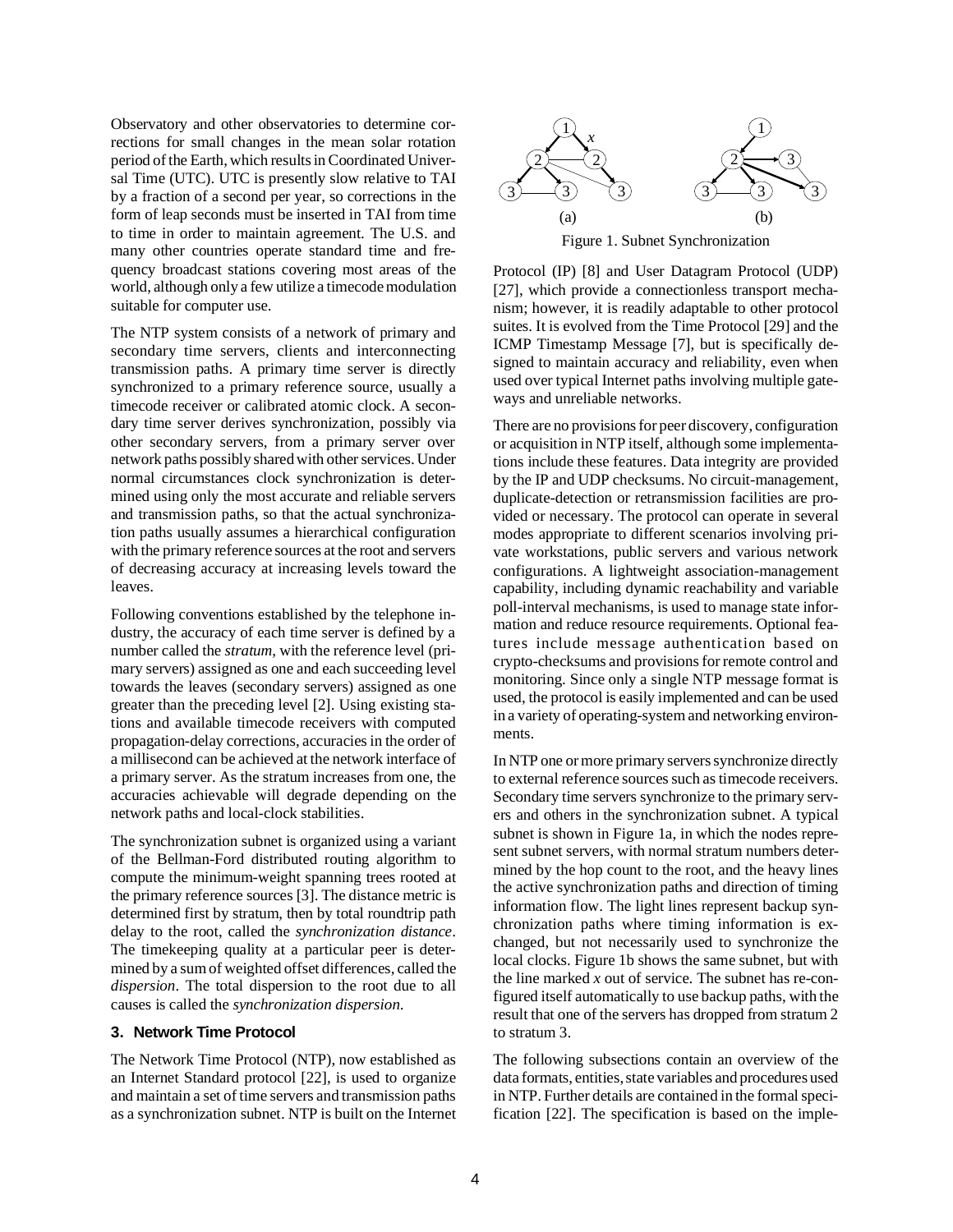

Figure 2. Network Time Protocol



Figure 3. Measuring Delay and Offset

mentation model illustrated below, but it is not intended that this model be the only one upon which a specification can be based. In particular, the specification is intended to illustrate and clarify the intrinsic operations of NTP and serve as a foundation for a more rigorous, comprehensive and verifiable specification.

#### **3.1. Determining Time and Frequency**

Figure 2 shows the overall organization of the NTP time-server model. Timestamps exchanged between the server and possibly many other subnet peers are used to determine individual roundtrip delays and clock offsets, as well as provide reliable error estimates. Figure 3 shows how the timestamps are numbered and exchanged between server *A* and peer *B*. Let  $T_i$ ,  $T_{i-1}$ ,  $T_{i-2}$ ,  $T_{i-3}$  be the values of the four most recent timestamps as shown and let  $a = T_{i-2} - T_{i-3}$  and  $b = T_{i-1} - T_i$ . Then, the roundtrip delay δ*i* and clock offset θ*i* of *B* relative to *A* at time *Ti* are:

$$
\delta_i = a - b
$$
 and  $\theta_i = \frac{a+b}{2}$ .

In the present NTP version (2) errors due to local-clock resolution and skew are minimized by the control-feedback design shown in Figure 2. In practice, errors due to stochastic network delays dominate; however, it is not usually possible to characterize network delays as a stationary random process, since network queues can grow and shrink in chaotic fashion and arriving customer traffic is frequently bursty.

Nevertheless, it is a simple exercise to calculate bounds on network errors as a function of measured delay. The true offset of *B* relative to *A* is called  $\theta$  in Figure 3. Let *x*  denote the actual delay between the departure of a message from *A* and its arrival at *B*. Therefore,  $x + \theta = T_{i-2} - T_{i-3} \equiv a$ . Since *x* must be positive in our universe,  $x = a - \theta \ge 0$ , which requires  $\theta \le a$ . A similar argument requires that  $b \leq \theta$ , so surely  $b \leq \theta \leq a$ . This inequality can also be expressed

$$
b = \frac{a+b}{2} - \frac{a-b}{2} \le \theta \le \frac{a+b}{2} + \frac{a-b}{2} = a,
$$

which is equivalent to

$$
\theta_i - \frac{\delta_i}{2} \le \theta \le \theta_i + \frac{\delta_i}{2} \; .
$$

In other words, the true clock offset must lie in the interval of size equal to the measured delay and centered about the measured offset.

Each NTP message includes the latest three timestamps  $T_{i-1}$ ,  $T_{i-2}$  and  $T_{i-3}$ , while the fourth timestamp  $T_i$  is determined upon arrival of the message. Thus, both the server and the peer can independently calculate delay and offset using a single message stream. This can be described as a symmetric, continuously sampled, timetransfer method similar to those used in some digital telephone networks [25]. Among its advantages are that the transmission times and received message orders are unimportant and that reliable delivery is not required. Obviously, the accuracies achievable depend upon the statistical properties of the outbound and inbound data paths. Further analysis and experimental results bearing on this issue can be found below and in [5], [19] and [20].

As shown in Figure 2, the computed delays and offsets are processed in the data filters to reduce incidental timing noise and the most accurate and reliable subset determined by the peer-selection algorithm. The resulting offsets of this subset are first combined on a weighted-average basis and then processed by a phaselock loop (PLL). In the PLL the combined effects of the filtering, selection and combining operations are to produce a phase-correction term, which is processed by the loop filter to control the local clock, which functions as a voltage-controlled oscillator (VCO). The VCO furnishes the timing (phase) reference to produce the timestamps used in the above calculations.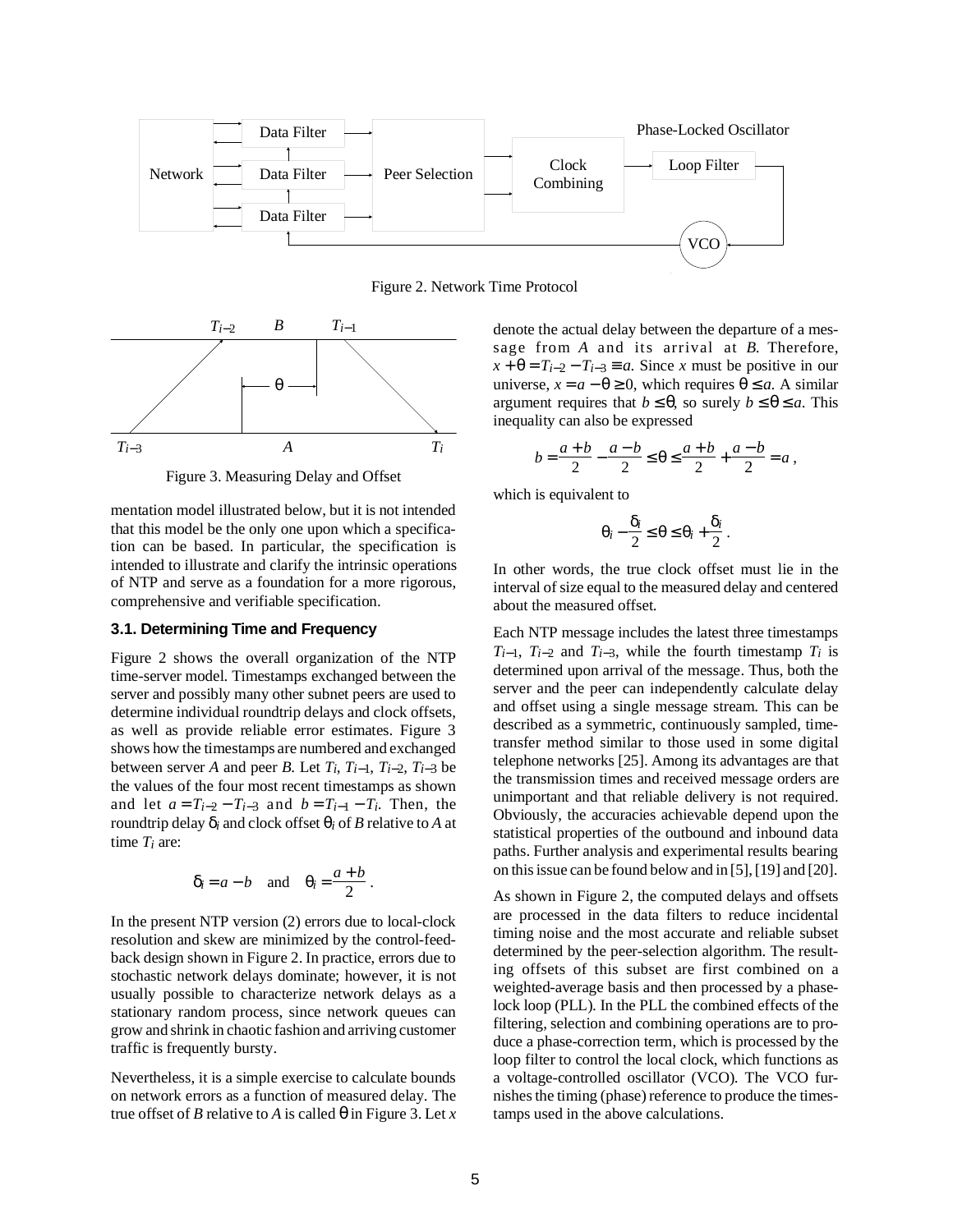## **3.2. Modes of Operation**

NTP time servers can operate in one of three service classes: multicast, procedure-call and symmetric. These classes are distinguished by the number of peers involved, whether synchronization is to be given or received and whether state information is retained. The multicast class is intended for use on high speed LANs with numerous workstations and where the highest accuracies are not required. In the typical scenario one or more time servers operating in multicast mode send periodic NTP broadcasts. The workstation peers operating in client mode then determine the time on the basis of an assumed delay in the order of a few milliseconds. By operating in multicast mode the server announces its willingness to provide synchronization to many other peers, but to accept NTP messages from none of them.

The procedure-call class is intended for operation with file servers and workstations requiring the highest accuracies or where multicast mode is unavailable or inappropriate. In the typical scenario a time server operating in client mode sends an NTP message to a peer operating in server mode, which then interchanges the addresses, inserts the requested timestamps, recalculates the checksum and optional authenticator and returns the message immediately. By operating in client mode a server announces its willingness to be synchronized by, but not provide synchronization to a peer. By operating in server mode a server announces its willingness to provide synchronization to, but not be synchronized by a peer.

While the multicast and procedure-call classes may suffice on LANs involving public time servers and perhaps many private workstation clients, the full generality of NTP requires distributed participation of a number of time servers arranged in a dynamically reconfigurable, hierarchically distributed configuration. This is the motivation for the symmetric modes (active and passive). By operating in these modes a server announces its willingness to synchronize to or be synchronized by a peer, depending on the peer-selection algorithm. Symmetric active mode is designed for use by servers operating near the leaves (high stratum levels) of the synchronization subnet and with pre-configured peer addresses. Symmetric passive mode is designed for use by servers operating near the root (low stratum levels) and with a relatively large number of peers on an possibly intermittent basis.

When a pair of servers operating in symmetric modes first exchange messages, a loosely coupled connection or *association* is created. Each server creates an instantiation of the NTP protocol machine with persistent state variables; however, the main purpose of the protocol machine is not to assure delivery but to preserve timestamps and related information. In symmetric modes the



# Figure 4. NTP Packet Header

servers refresh reachability status as each message is received and dissolve the association and recover state storage if this status has not been refreshed for a considerable time.

# **3.3. Data Formats**

All mathematical operations assumed in the protocol are two's-complement arithmetic with integer or fixed-point operands. Since NTP timestamps are cherished data and, in fact, represent the main product of the protocol, a special format has been established. An NTP timestamp is a 64-bit unsigned fixed-point number, with the integer part in the first 32 bits and the fraction part in the last 32 bits and interpreted in standard seconds relative to UTC. When UTC began at  $0<sup>h</sup>$  on 1 January 1972 the NTP clock was set to 2,272,060,800.0, representing the number of standard seconds since this time at  $0<sup>h</sup>$  on 1 January 1900 (assuming no prior leap seconds).

This format allows convenient multiple-precision arithmetic and conversion to other formats used by various protocols of the Internet suite. The precision of this representation is about 232 picoseconds, which should be adequate for even the most exotic requirements. Note that since some time in 1968 the most significant bit of the 64-bit field has been set and that the field will overflow some time in 2036. Should NTP be in use in 2036, some external means will be necessary to qualify time relative to 1900 and subsequent 136-year cycles. Historic timestamped data of such precision and requiring such qualification will be so precious that appropriate means should be readily conceived.

Timestamps are determined by copying the current value of the local clock to a timestamp variable when some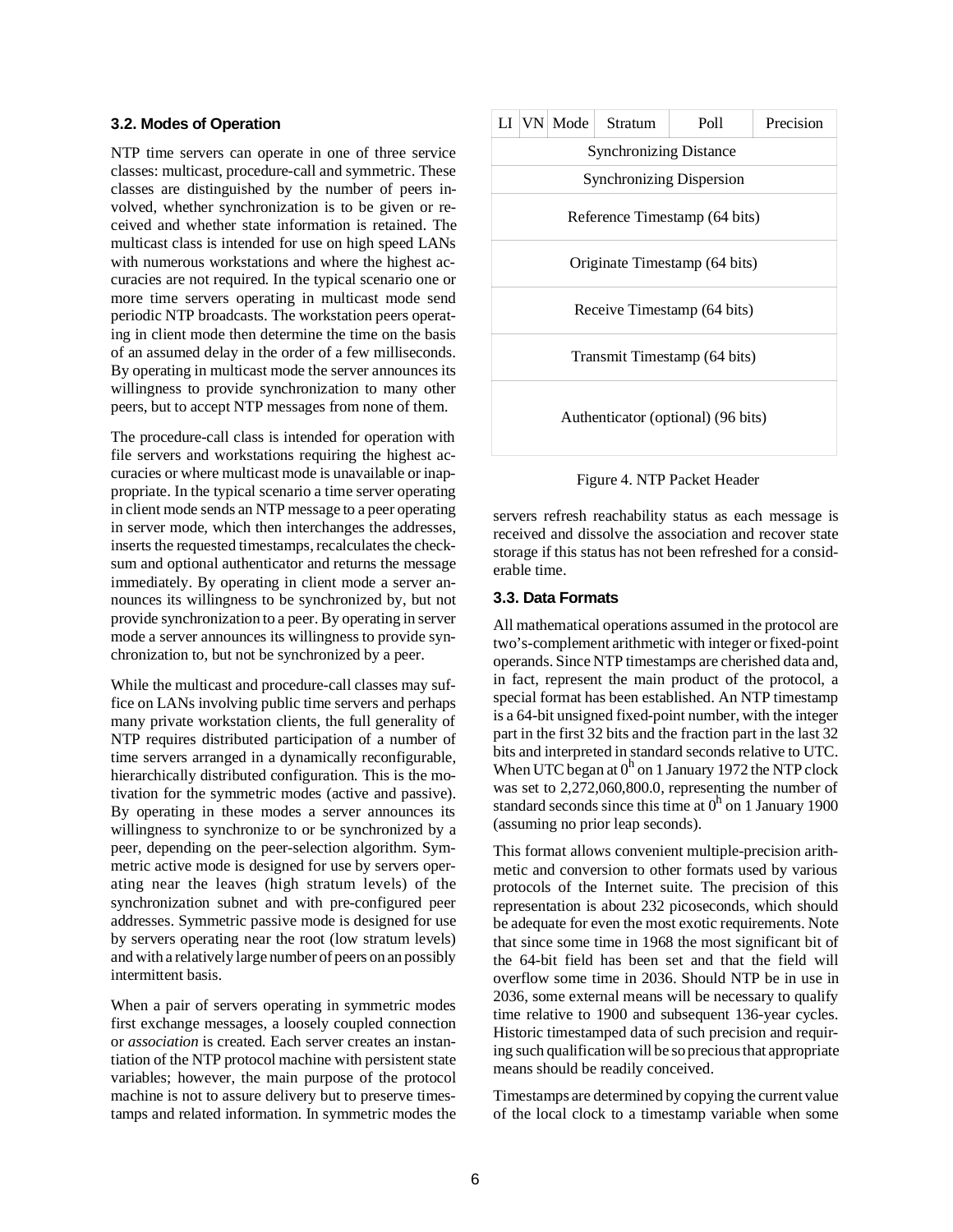significant event occurs, such as the arrival of a message. In some cases a particular variable may not be available, such as when the server is rebooted or the protocol is restarted. In these cases the 64-bit field is set to zero, indicating an invalid or undefined value. There exists a 232-picosecond interval, henceforth ignored, every 136 years when the 64-bit field will naturally become zero and thus be considered invalid.

# **3.4. State Variables**

Following is a summary description of the important variables and parameters used by the protocol. In the symmetric modes a set of state variables is maintained for each association. In other modes these variables have a fleeting persistence lasting only until the reply message has been formulated and sent. Further discussion on some of these variables is given later in this paper. A complete description is given in [22].

Figure 4 shows the NTP packet-header format, which follows the IP and UDP headers. Following is a short description of the various fields.

- Leap Indicator (LI). Warns of an impending leap second to be inserted or deleted in the UTC timescale at the end of the current day.
- Version Number (VN). Identifies the present NTP version (2).
- Mode, Stratum, Precision. Indicate the current operating mode, stratum and local-clock precision.
- Poll Interval (Poll). The current desired interval between NTP messages sent. Each server uses the minimum of its own poll interval and that of the peer.
- Synchronization Distance, Synchronization Dispersion. Indicates the total roundtrip delay and total dispersion, respectively, to the primary reference source.
- Reference Clock Identifier, Reference Timestamp. Identifies the type of reference clock and the time of its last update; intended primarily for management functions.
- Originate Timestamp. The peer time when the last received NTP message was originated, copied from its transmit timestamp field upon arrival (*Ti*−3 above).
- Receive Timestamp. The local time when the latest NTP message was received (*Ti*−2 above).
- Transmit Timestamp. The local time when this NTP message was transmitted (*Ti*−1 above).
- Authenticator (optional). The key identifier and encrypted checksum of the message contents.

The NTP protocol machine maintains state variables for each of the above quantities and, in addition, other state variables, including the following:

- Addresses and Ports. The 32-bit Internet addresses and 16-bit port numbers of the server and peer, which serve to identify the association.
- Peer Timer. A counter used to control the intervals between transmitted NTP messages.
- Reachability Register. A shift register used to determine the reachability status of a peer.
- Filter Register. A shift register used by the data-filtering algorithm, where each stage stores a tuple consisting of the measured delay and offset associated with a single delay/offset sample.
- Delay, Offset, Dispersion. Indicate the current roundtrip delay, clock offset and filter dispersion produced by the data-filtering algorithm.
- Synchronization Source. Identifies the peer currently used to synchronize the local clock, as determined by the peer-selection algorithm.
- Local Clock. The current local time as derived from the local clock.

## **3.5. Procedures**

The significant events of interest in NTP occur upon expiration of a peer timer, one of which is dedicated to each association, and upon arrival of an NTP message. An event can also occur as the result of an operator command or detected system fault, such as a primary reference source failure. This subsection briefly summarizes the procedures invoked when these events occur.

The transmit procedure is called when a peer timer decrements to zero. When this occurs the peer timer is reset and an NTP message is sent including the addresses, variables and timestamps described above. The value used to reset the timer is called the poll interval and is adjusted dynamically to reflect dispersive delays and reachability failures.

The receive procedure is called upon arrival of an NTP message, which is then matched with the association indicated by its addresses and ports. This results in the creation of a persistent association for a symmetric mode or a transient one for the other modes. Following a set of sanity checks the raw roundtrip delay and raw clock offset sample are calculated as described previously. A weighted voting procedure described in Section 4 determines the best in a sequence of raw samples and also an error estimator called the *filter dispersion*. The final values of roundtrip delay, clock offset and filter disper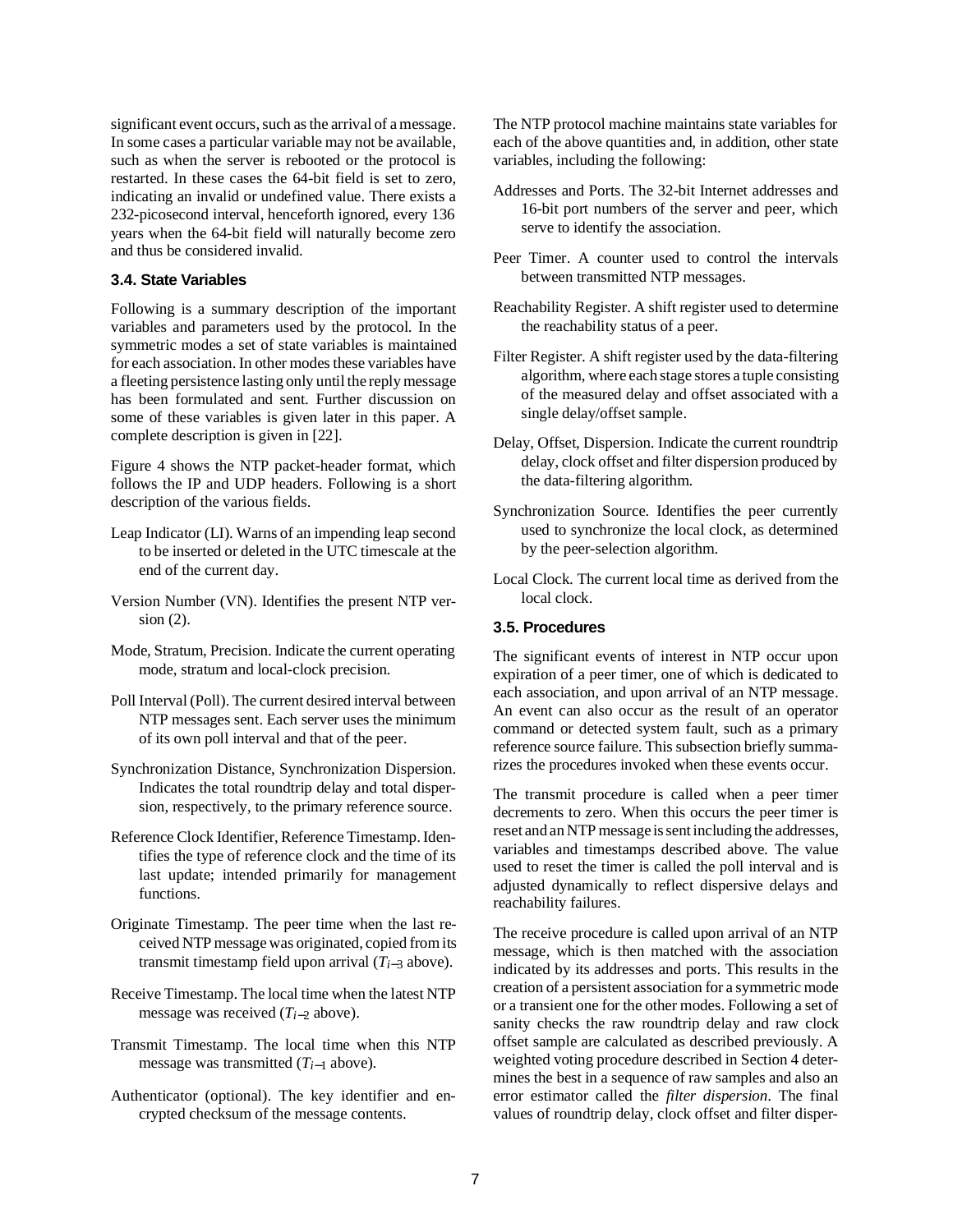sion are determined using the minimum-filter algorithm described in Section 4.

The update procedure is called when a new set of estimates becomes available. A weighted voting procedure described in Section 4 determines the best peer, which may result in a new synchronization source, and also an error estimator called the *select dispersion*. If the synchronization source is the peer for which the estimates have just been produced, the estimated offset is used to adjust the local clock as described in Section 5. If due to a significant discrepancy the local clock is reset, rather than gradually slewed to its final value, the procedure expunges all timing information, resets the poll intervals and re-selects the synchronization source, if necessary. A new synchronization source will be determined when the data filters fill up again and the dispersions settle down.

#### **3.6. Robustness Issues**

It has been the experience of the Internet community that something somewhere in the system is broken at any given time. This caveat applies to timecode receivers, time servers and synchronization paths, any of which can misbehave to produce a bogus timestamp popularly known as a *timewarp*. The very nature of time synchronization requires that it be extremely robust against timewarps and capable of operation even when major breakdowns or attempted break-ins occur. This subsection describes some of the measures taken to deal with these problems, including reachability, authentication and poll control.

As shown previously, reliable time synchronization does not require reliable message delivery; however, in order to minimize resource requirements, resist using very old data and manage the memory resources required, a simple reachability protocol is used in which a peer is considered unreachable if no messages are received during eight consecutive poll intervals. In the active modes the peer is marked unreachable, but polls continue; while, in the passive modes the association is dissolved and its resources reclaimed for subsequent use.

Special sanity checks are provided to avoid disruptions due to system reboot, protocol restart or malfunction. For instance, if the transmit timestamp of a message is identical to one previously received, the message is a duplicate or replay and may contain bogus data. Since precision timestamps are difficult to spoof, the originate timestamp makes a fairly effective one-time pad. If a message contains an originate timestamp that does not match the transmit timestamp of the last message transmitted, the message is either out of order, from a previous association or bogus. Additional checks protect against using very old time information and from associations not completely synchronized.

Where security considerations require the highest level of protection against message modification, replay and other overt attacks, the NTP specification includes optional cryptographic authentication procedures. The procedures are used to insure an unbroken chain of authenticated associations within the synchronization subnet to the primary servers. An authenticator, consisting of a key identifier and encrypted checksum, is computed using the DES encryption algorithm [9] and DES cipher block-chaining method [10]. Some implementations incorporate special provisions to compensate for the delays inherent in the encryption computations.

Careful consideration was given during design to factors affecting network overheads. Some of the present Internet time servers operate with over 100 peers and a few operate with many more than that. Therefore, it is important that the longest poll intervals consistent with the required accuracy and stability be used. When reachability is first confirmed and when dispersions are high it is necessary to use a relatively wide PLL bandwidth, which requires a poll interval no greater than about a minute. When the association has stabilized and dispersions are low, the PLL bandwidth can be reduced to improve stability, which allows the poll interval to be increased substantially. In the present design the poll interval is increased gradually from about one minute to about 17 minutes as long as the filter dispersion is below an experimentally determined threshold; otherwise, it is decreased gradually to its original value.

# **4. Filtering, Selection and Combining Operations**

At the very heart of the NTP design are the algorithms used to improve the accuracy of the estimated delays and offsets between the various servers, as well as those used to select a particular peer for synchronization. The complexity of these algorithms depends on the statistical properties of the transmission path, as well as the accuracies and precisions required. Since Internet paths often involve multiple hops over networks of widely varying characteristics, it is not possible to design one set of algorithms optimized for a particular path. Another factor considered is to avoid the use of multiply/divide operations in favor of simple shifts in order to facilitate implementation on dedicated microprocessors.

A good deal of research has gone into mechanisms to synchronize clocks in a community where some clocks cannot be trusted. Determining whether a particular clock can be trusted is an interesting abstract problem which can be attacked using methods such as described in [14], [15], [18] and [31]. A number of algorithms for filtering, smoothing and classifying timekeeping data have been described in the literature [1], [6], [12], [13], [19], including convergence algorithms, which attempt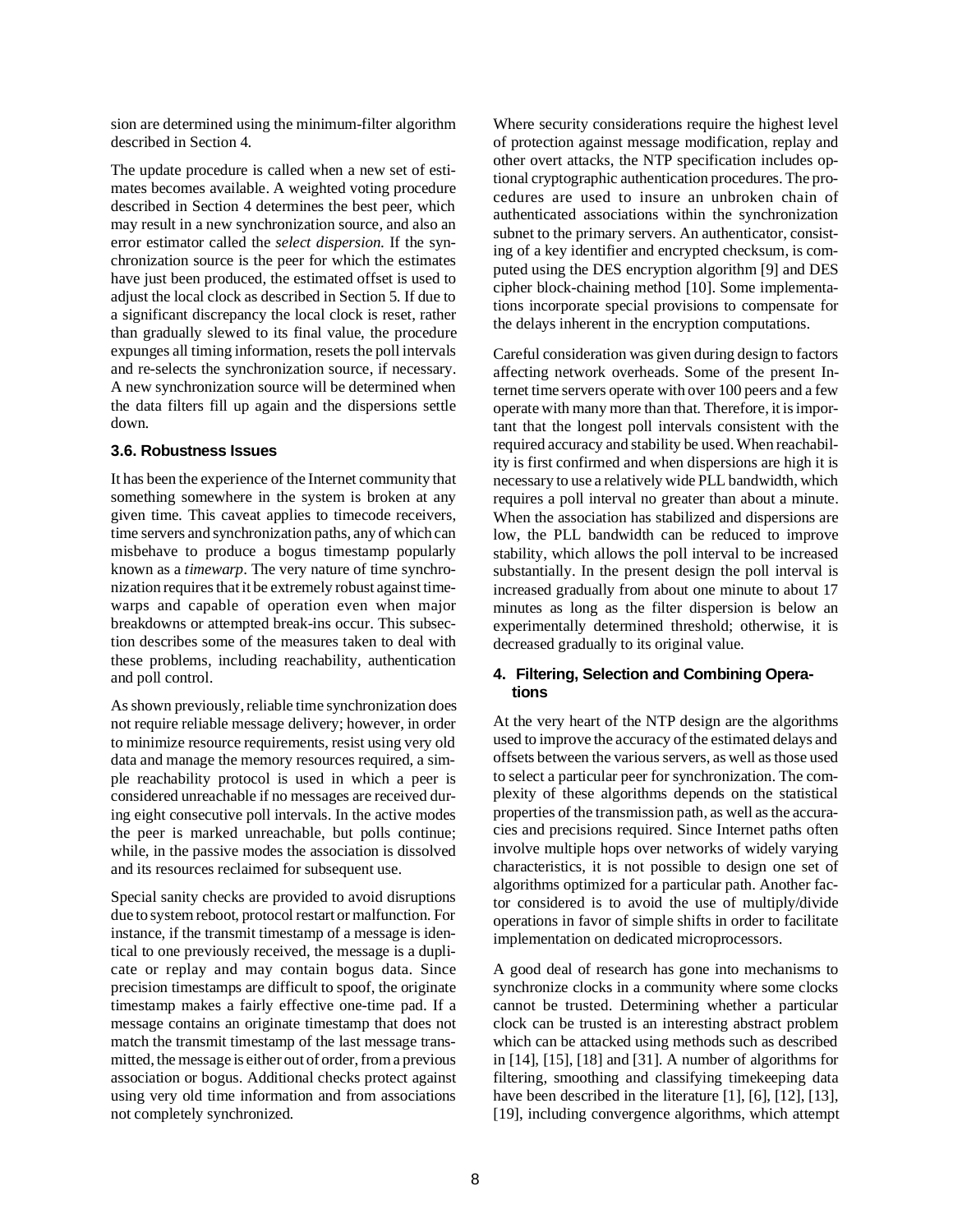to reduce errors by repeatedly casting out statistical outlyers, and consistency algorithms, which attempt to classify subsets of clocks as trusted or not by comparing statistics such as mean and variance. The NTP data-filtering algorithm, which attempts to improve the offset estimate for a single clock, given a series of observations, belongs to the former class. The NTP peer-selection algorithm, which attempts to find the best (i.e., the most reliable) clocks from a population, belongs to the latter class.

#### **4.1. Data-Filtering Algorithm**

Interactive convergence algorithms use statistical clustering techniques such as the fault-tolerant average (FAT) algorithm of [12], the CNV algorithm of [17], the majority-subset algorithm of [19], the non-Byzantine algorithm of [30] and the egocentric algorithm of [31]. A variation on the FAT algorithm suggested in a recent paper [6] attempts to bound the offset errors when reading a remote clock by casting out readings where the measured roundtrip delay is above a specified value. This algorithm has features in common with the NTP data-filtering algorithm, but does not take advantage of the improved accuracy possible using a statistical analysis such as described in this section.

The NTP data-filtering algorithm, which has been evolved over several years of experimentation and experience with Internet paths, is designed specifically to provide high accuracy together with low computational burden. Recall that the roundtrip delay  $\delta$  and clock offset θ are computed from the four most recent timestamps. Without making any assumptions about the delay distributions due to packet queueing in either direction along the path, but assuming the skew between the server and peer clocks is relatively small, let  $(δ, θ)$  represent the delay and offset when the path is otherwise idle and thus the true values. The problem is to produce an accurate estimator  $(\hat{\delta}, \hat{\theta})$  from a sample population  $(\delta_i, \theta_i)$  collected for the path over an appropriate interval under normal traffic conditions.

The approach used in the design of the data-filtering algorithm was suggested by the observation that packetswitching networks are most often operated well below the knee of the throughput-delay curve, which means that packet queues are mostly small with relatively infrequent surges. In addition, the routing algorithm most often operates to minimize the number of packet-switch hops and thus the number of queues. Thus, not only is the probability that an NTP packet finds a busy queue in one direction relatively low, but the probability of packets from a single exchange finding busy queues in both directions is even lower. Therefore, the best offset samples should occur at the lowest delays,



Figure 5. Offset vs Delay

This observation suggests the design of a *minimum filter*, which selects from the n most recent samples  $(\delta_i, \theta_i)$ , (δ*i*−1, θ*i*−1), ..., (δ*i*−*n*+1, θ*i*−*n*+1) the sample with lowest delay  $\delta_j$  and produces  $(\delta_j, \theta_j)$  as the estimator  $(\delta, \theta)$ . Several experiments were made to evaluate this design using measurements between NTP primary servers, so that delays and offsets could be determined independently of the measurement procedure itself [24]. The experiments were performed over several paths involving ARPANET, NSFNET and various LANs and using minimum filters and various other algorithms based on median and trimmed-mean statistics. The results show consistently lower errors for the minimum filter when compared the other algorithms. Perhaps the most dramatic result with the minimum filter is the greatly reduced maximum error under conditions of high levels of network traffic.

The delay/offset characteristics of a typical Internet path are illustrated in Figure 5, which is a scatter diagram plotting θ versus δ points for a path between primary servers on the east and west coasts over an interval of about a week. This particular path involves seven networks and twelve gateways and is among the most complex in the NTP synchronization subnet. Under lowtraffic conditions the points are concentrated about the apex of the wedge and begin to extend rightward along the extrema lines as the network traffic increases. As the traffic continues to increase, the points begin to fill in the wedge as it expands even further rightward. This behavior is characteristic of typical Internet paths involving ARPANET, NSFNET and regional networks. From these data it is obvious that good estimators  $(\delta, \theta)$  are points near the apex, which is exactly what the minimum filter is designed to produce.

In the reference implementation, samples  $(\delta_i, \theta_i)$  are shifted into an eight-stage shift register from one end, causing old samples to shift off the other. Then, all eight samples are placed on a temporary list and sorted in order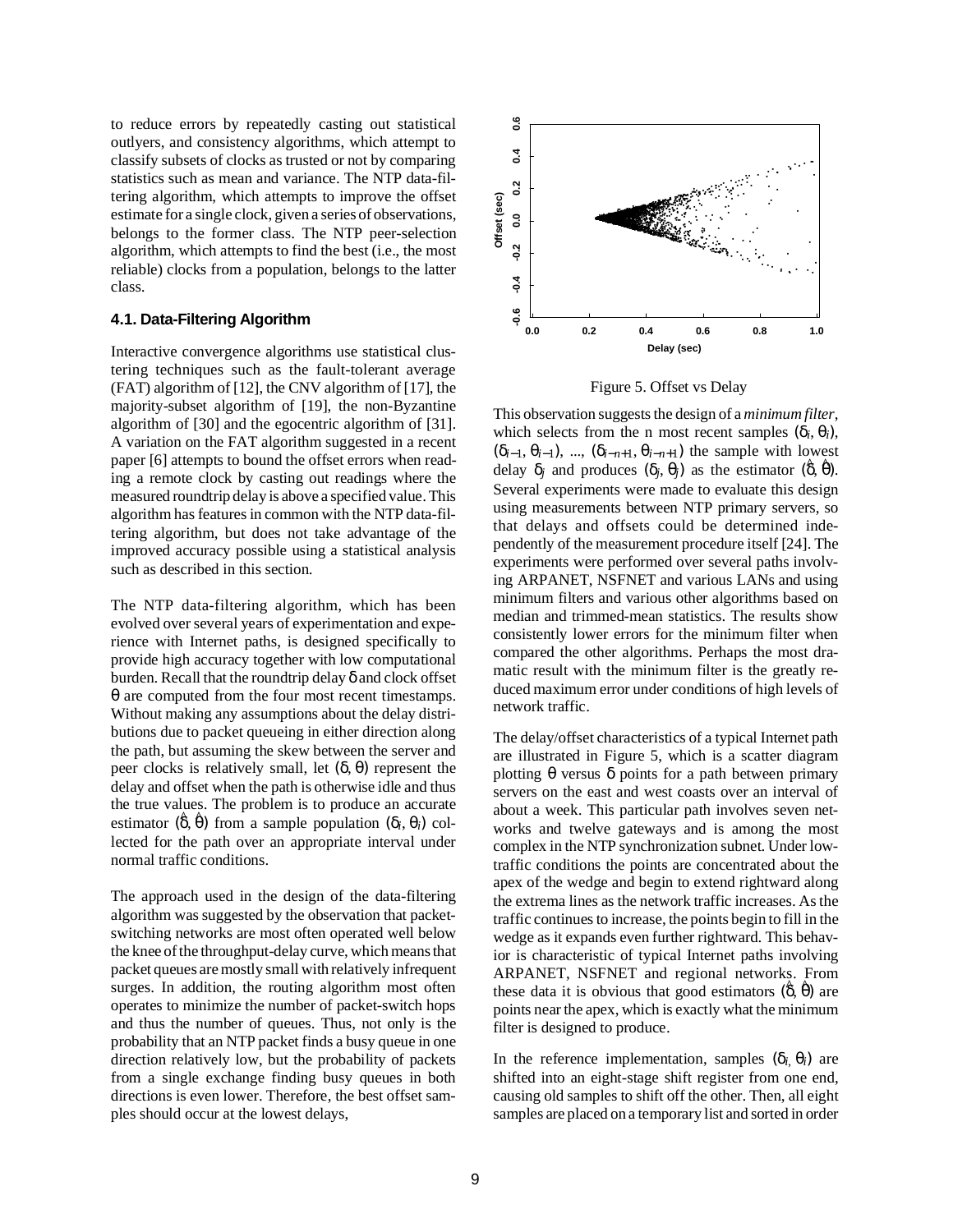of increasing δ. The first sample on the list  $(δ<sub>0</sub>, θ<sub>0</sub>)$ represents the estimators  $(\hat{\delta}, \hat{\theta})$ , which are recorded for each peer separately for later processing by the selection and combining algorithms.

The filter dispersion is interpreted as a quality indicator, with increasing values associated with decreasing quality and weight in the selection and combining algorithms. A good estimator which counts samples near the apex of the wedge most heavily and is easily computable is the weighted differences of the  $\theta_i$  in the sorted temporary list relative to  $\theta_0$ . Assume the list has  $n > 1$  entries ( $n = 8$  in this case) with  $(\delta_i, \theta_i)$  ( $j = 0, 1, ..., n - 1$ ) samples in order of increasing δ*i*. The filter dispersion ε is defined

$$
\varepsilon = \sum_{j=0}^{n-1} |\theta_j - \theta_0| v^j,
$$

where  $\nu$  is an experimentally adjusted weight factor,  $v = 0.5$  in the reference implementation. The filter dispersion is recorded for each peer separately for later processing by the selection and combining algorithms.

# **4.2. Peer-Selection and Combining Algorithms**

The single most important contributing factor in maintaining high reliability with NTP is the peer-selection and combining algorithms. When new offset estimates are produced for a peer or are revised as the result of timeout, this mechanism is used to determine which peer should be selected as the synchronization source and how to adjust the local-clock, stratum and related variables.

Interactive consistency algorithms are designed to tolerate faulty clock processes which might indicate grossly inconsistent offsets in successive readings or to different readers. These algorithms use an agreement protocol involving successive rounds of readings, possibly relayed and possibly augmented by digital signatures. Examples include the fireworks algorithm of [12] and the optimum algorithm of [33]. However, these algorithms as described require an excessive burden of messages, especially when large numbers of clocks are involved, and require statistically awkward assumptions in order to certify correctness.

While drawing upon the technology of agreement algorithms, the NTP peer-selection algorithm is not strictly one of them, but an adaptation based on maximum-likelihood statistical principles and the pragmatic observation that the highest reliability is usually associated with the lowest stratum and synchronization dispersion, while the highest accuracy is usually associated with the lowest stratum and synchronization distance. A key design assumption is that truechimers are relatively numerous and represented by random variables narrowly distributed about UTC in the measurement space, while falsetickers are relatively rare and represented by random variables widely distributed throughout the measurement space.

The peer-selection algorithm begins by constructing a list of candidate peers sorted first by stratum and then by synchronization dispersion. To be included on the candidate list a peer must pass several sanity checks designed to detect blatant errors and defective implementations. If no peers pass the sanity checks, the existing synchronization source, if any, is cancelled and the local clock free-runs at its intrinsic frequency. The list is then pruned from the end to a predetermined maximum size and maximum stratum.

The next step is designed to detect falsetickers or other conditions which might result in gross errors. The candidate list is re-sorted in the order first by stratum and then by synchronization distance. Let *m* > 0 be the number of candidates remaining in the list and let  $\theta$ *j* be the offset of the *j*th candidate. For each *j*  $(0 \le j \le m)$  the select dispersion ε*j* relative to candidate *j* is defined

$$
\varepsilon_j = \sum_{k=0}^{m-1} |\theta_j - \theta_k| w^k,
$$

where *w* is a factor experimentally adjusted for the desired characteristic (see below). Then discard the candidate with maximum  $\varepsilon_j$  or, in case of ties the maximum *j*, and repeat the procedure. The procedure terminates when the maximum select dispersion over all candidates remaining on the list is less than the minimum filter dispersion of any candidate or until only a single candidate remains.

The above procedures are designed to favor those peers near the beginning of the candidate list, which are at the lowest stratum and lowest delay and presumably can provide the most accurate time. With proper selection of weight factor *w*, outlyers will be discarded from the end of the list, unless some other entry disagrees significantly with respect to the remaining entries, in which case that entry is discarded. For example, with  $w = 0.75$  as used in the reference implementation, a single stratum-2 server at the end of the candidate list will swing the vote between two stratum-1 servers that disagree with each other. While these outcomes depend on judicious choice of *w*, the behavior of the algorithm is substantially the same for values of *w* between 0.5 and 1.0.

The offsets of the peers remaining on the candidate list are statistically equivalent, so any of them can be chosen to adjust the local clock. Some implementations combine them using a weighted-average algorithm similar to that described in [1], in which the offsets of the peers remaining on the list are weighted by estimated error to produce a combined estimate. In these implementations the error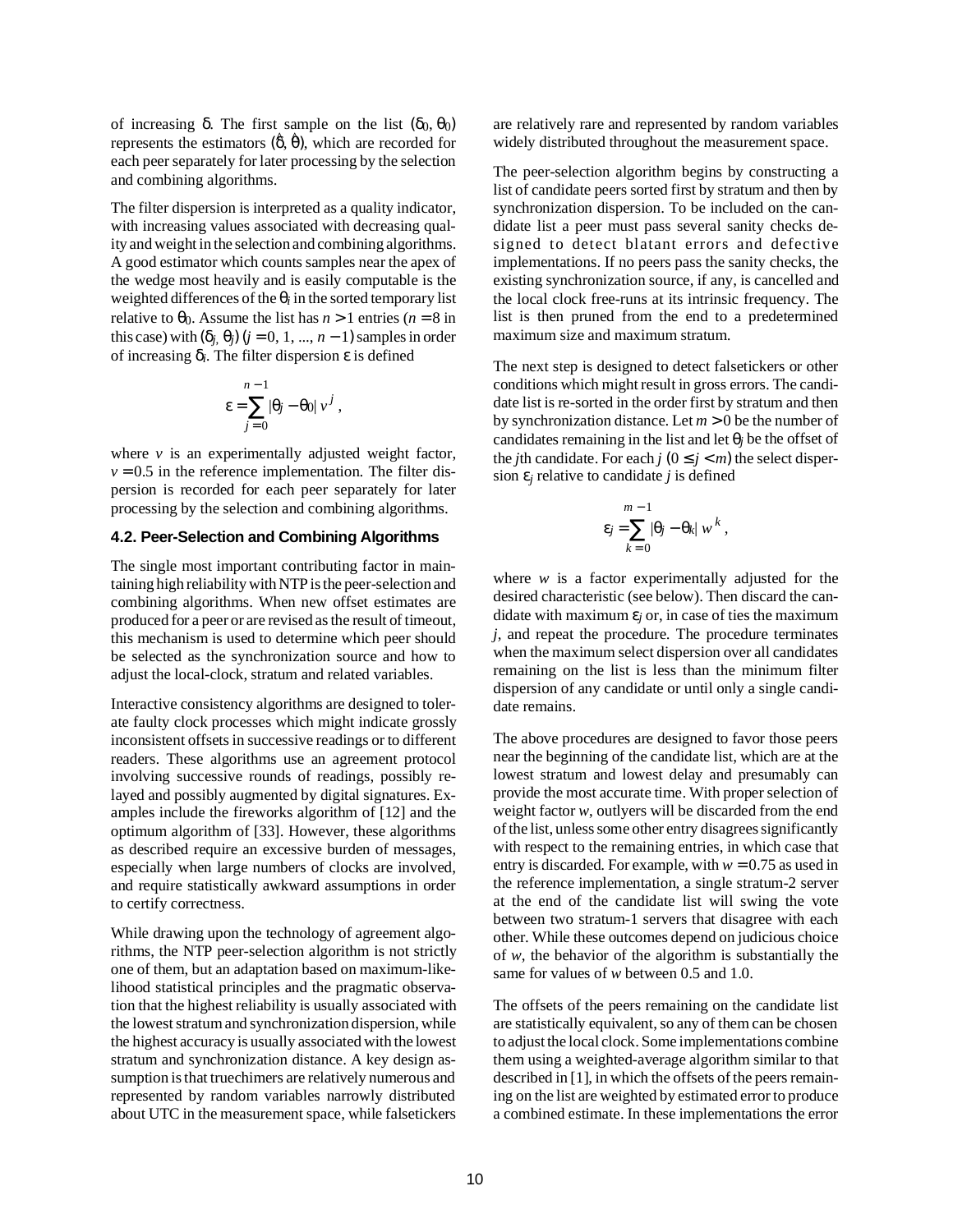estimate is taken to be the reciprocal of synchronization dispersion.

The update procedure also sets the local stratum to one greater than the stratum of the selected peer. In addition, the server synchronization distance - the sum of the total roundtrip delays to the root of the synchronization subnet, as well as the server synchronization dispersion - the sum of the total dispersions to the root of the synchronization subnet, are calculated and recorded in a system state variable. All three of these quantities are included in the NTP message header.

#### **5. Local-Clock Design**

Precision timekeeping requires an exceptionally stable local oscillator reference in order to deliver accurate time when the synchronization path to a primary server has failed. Furthermore, the oscillator and control loop must maintain accurate time and stable frequency over wide variations in synchronization path delays. In the NTP local-clock model the fundamental system time reference, or logical clock, increments at some standard rate such as 1000 Hz and can be adjusted to precise time and frequency by means of periodic corrections determined by NTP, a timecode receiver or a calibrated atomic clock.

The model shown in Figure 6 can be described as a type-II, adaptive-parameter, phase-lock loop (PLL), which continuously corrects local oscillator phase and frequency variations relative to received updates. The difference between the peer time and server time  $T_B - T_A$ ; that is, the offset  $\theta$  shown in Figure 3, is processed by the phase detector PD to produce the output *Vd*. The filtering, selection and combining algorithms shown in Figure 2 operate as a variable delay network to produce the output *Vs*. The loop filter produces the output *Vc*, which is used to adjust the frequency of the voltagecontrolled oscillator VCO in order to reduce the offset θ.

Using familiar techniques of analysis [32], the (openloop) transfer function of the PLL can be approximated as

$$
F(s) = \frac{\omega_c^2}{s^2 \tau^2} \left(1 + \frac{s \tau}{\omega_z}\right) e^{-sT},
$$

where  $\omega_c$  is the gain (crossover frequency),  $\omega_z$  the corner frequency of the lead network (necessary for PLL stability), *T* is the data-filter delay and  $\tau$  is a parameter used for bandwidth control. Simulation of the entire PLL with the variables and constants specified in [22] results in the following characteristics: At the widest bandwidth (smallest τ) and a 100-ms phase change the PLL reaches zero error in 39 minutes, overshoots 7 ms in 54 minutes and settles to less than 1 ms in about six hours.



Figure 6. Phase-Lock Loop Model

Bandwidth control is necessary to match the PLL dynamics to varying levels of timing noise due to the intrinsic stability of the local oscillator and the prevailing delay variances in the network. On one hand, the PLL must track room-temperature quartz oscillators found in common computing equipment, where the frequency may be accurate to only .01 percent and may vary several partsper-million (ppm) as the result of normal room-temperature variations. On the other hand, after the frequency errors have been tracked for several days, and assuming the local oscillator is appropriately compensated, the loop must maintain stabilities to the order of .01 ppm. The NTP PLL is designed to adapt automatically to these regimes by measuring the dispersions and adjusting  $τ$ over a five-octave range. Design details are discussed in [22] and performance assessed in [24].

## **6. NTP in the Internet System**

The penetration of NTP in the Internet has steadily increased over the last few years. It is estimated that well over 2000 hosts presently synchronize local clocks to UTC using NTP and the Internet primary servers. In this section an overview of the various NTP implementations and subnet configurations is presented along with an evaluation of performance expected in routine operation.

The Fuzzball [21] is a software package consisting of a fast, compact operating system and an array of application programs for network protocol development, testing and evaluation. It usually runs on a DEC LSI-11 personal workstation, which functions as an experiment platform capable of millisecond timing accuracies and supports several types of timecode receivers and precision timebases. Since NTP and its forebears were developed and tested on the Fuzzball, the present implementation is the reference one for the NTP specification. An implementation of NTP for Unix systems was built by Michael Petry and Louis Mamakos at the University of Maryland. An implementation of NTP for Unix systems and for a dedicated Motorola 68000 microprocessor was built by Dennis Ferguson at the University of Toronto. Both Unix implementations adjust the local-clock phase and frequency using kernel primitives designed for this purpose and support various types of timecode receivers. Other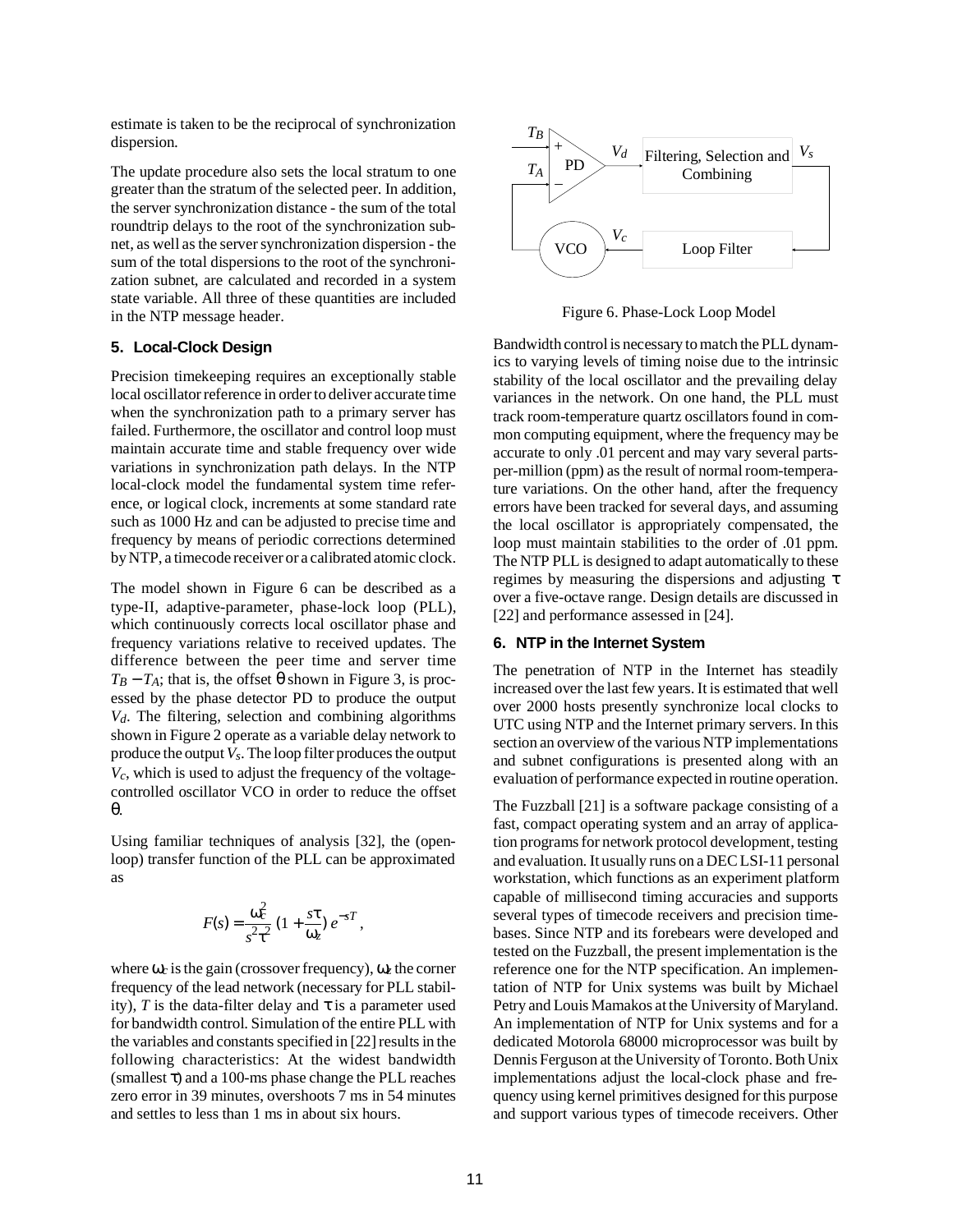

Figure 7. Filtered Offsets

implementations are in progress at Hewlett-Packard Laboratories, University College London and University of Delaware.

The NTP primary synchronization subnet now operating in the Internet consists of over two dozen Fuzzball and Unix primary time servers located in the U.S., Canada, the United Kingdom and Norway. All servers are synchronized to UTC via radio or satellite. Two servers use calibrated atomic clocks and two use LORAN-C timing receivers as precision timebases. Six servers are connected directly to national backbone networks, including NSFNET and ARPANET, and are intended for ubiquitous access, while the remainder are connected to regional networks and intended for regional and local access. All primary servers continuously exchange NTP messages with most of the other primary servers, which provides an exceptional level of redundancy and protection against failures. For instance, if a timecode receiver fails, a primary (stratum-1) server synchronizes via NTP to the nearest primary peer and continues operation as a secondary (stratum-2) server. If a primary server turns falseticker, discrepancies become apparent to its NTP peers, which then deselect the server as the result of the algorithms described previously.

The NTP secondary synchronization subnet presently includes an estimated total of over 2000 secondary time servers using some thousands of transmission paths on hundreds of networks. A secondary server operating at stratum  $n > 1$  ordinarily operates with at least three peers, two at stratum *n* − 1 and one or more at stratum *n*. In the most robust configurations a set of servers agree to provide backup service for each other, so run NTP with some of the stratum- $(n - 1)$  servers and some of the other stratum-*n* servers in the same set. In a typical example configuration used at the University of Illinois and the University of Delaware the institution operates three stratum-2 campus servers, each operating with two out of six different stratum-1 primary servers and with each



Figure 8. Error Distribution

other. The three campus servers in turn provide synchronization for several stratum-3 department servers, each operating with all three campus servers. Department servers, many of which also function as file servers, then deliver time to possibly hundreds of stratum-4 workstations in client/server or multicast modes.

As part of normal operations the Fuzzball time servers monitor delay and offset data from each of their peers. Periodically, these data are collected and analyzed to construct scatter diagrams, time-series diagrams and distribution functions. Scatter diagrams such as Figure 5 have proven exquisitely sensitive indicators of network performance and possible malfunctions. Time-series diagrams showing absolute offsets such as Figure 7, constructed from the same data as Figure 5, are useful for assessing algorithm performance and systematic errors. Distribution functions plotted on log-log axes such as Figure 8, also constructed from the same data, are useful in evaluating the performance of data-filtering algorithms. The figure shows the absolute raw offsets (upper curve) and filtered offsets (lower curve), from which it is apparent that the maximum error after the filter is less than about 30 ms for all but about one percent of the samples and less than about 50 ms for all samples. A companion paper [24] contains an extended discussion of performance issues and concludes that, using the adaptive-parameter PLL model described above together with the new combining algorithm, timing accuracies to a few milliseconds and frequency stabilities to a few milliseconds per day are regularly achieved.

# **7. Future Directions**

The IRIG-H timecode format established in 1970 and used since then by NBS/NIST radio broadcast services does not include either year information or advance notice of leap-second insertion. Currently, this information must be provided at the primary servers by other means. It is reported (personal communication) that this information will soon be available in at least some radio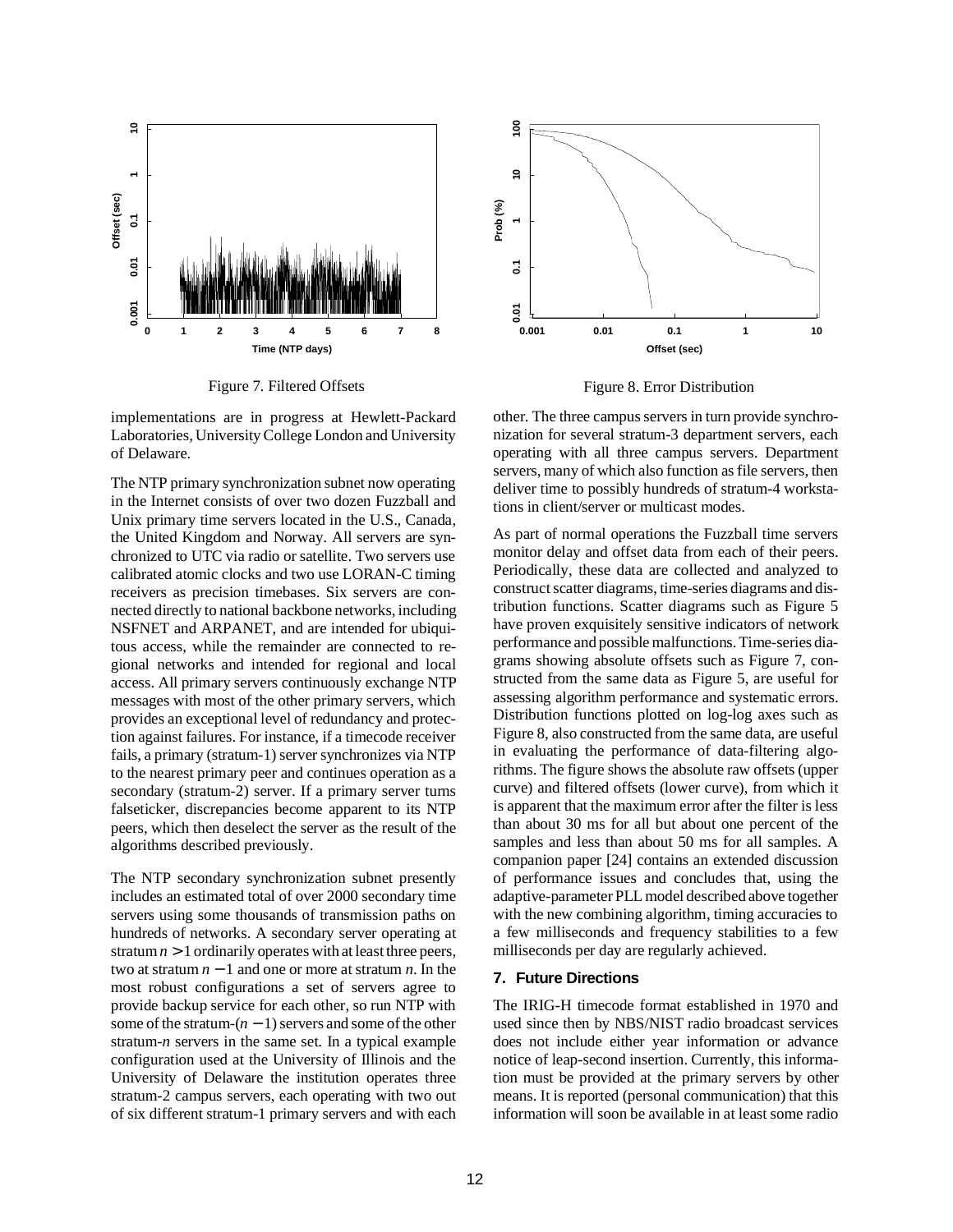services. In fact, the recently introduced NIST telephone time service [26] already includes both the year and advance leap-second information.

The current mechanism of time delivery using dedicated radio systems and multifunction radionavigation and land-resources satellite systems requires relatively expensive timecode receivers subject to occasional disruption due to propagation path or radio failure. A plan once proposed by NIST using national television networks for time transfer has been generally thwarted by the growing use of buffered frame regeneration at the local stations. However, the growing penetration of cable television systems suggests a new opportunity for time distribution, such as providing incentives for cable operators to rebroadcast WWV, for example. An agenda should be pursued to promote the installation of NTP primary servers with Internet connectivity at various national standards laboratories. In fact, a pilot project is now in operation at the Norwegian Telecommunications Administration Research Establishment, in which Fuzzball primary NTP servers are synchronized directly to the Norwegian national standards.

As experience accumulates, improvements are being made continuously to the filtering and selection algorithms described in this paper. Recent improvements now being tested include engineered budgets for reading errors and skew-error accumulation, as well as an improved peer-selection algorithm based on the work of Marzullo and Owicki [18]. The goal is to provide reliable timing and timing-error information while preserving correctness, stability and accuracy. There may also be room for additional improvements in the offset-combination algorithm recently introduced, for example, as well as methods to compensate for asymmetric delays commonly found on Internet paths. Other improvements being considered include automatic subnet configuration and dynamic activation of peer associations when other peer associations become unreachable. These features are intended to reduce the network overhead when a large number of possible peers are available, but only a few are needed for reliable synchronization.

At present, NTP support is available only for Fuzzball and Unix systems. Support is needed for other systems, including mainframes and personal workstations of various manufacture. While NTP has been evolved within the Internet protocol suite, there is obvious application to the OSI protocol suite, in particular the protocols of the connectionless (CNLS) branch of that suite. Perhaps the most attractive methodology would be to integrate NTP functions directly into the ES-IS and IS-IS routing functions and network management systems.

## **8. Acknowledgments**

Acknowledgments are due the referees for valuable suggestions on this paper. Thanks are due to the tribe of volunteer timetrekkers, too numerous to list here, who have assisted in the implementation and testing projects leading to the deployment of NTP. Thanks are also due the U.S. Coast Guard, who kindly provided a cesium clock and LORAN-C receiver on loan, as well as the U.S. Naval Observatory, who provided calibration assistance and much useful advice.

## **9. References**

- 1. Allan, D.W., J.E. Gray and H.E. Machlan. The National Bureau of Standards atomic time scale: generation, stability, accuracy and accessibility. In: Blair, B.E. (Ed.). *Time and Frequency Theory and Fundamentals*. National Bureau of Standards Monograph 140, U.S. Department of Commerce, 1974, 205-231.
- 2. Bell Communications Research. Digital Synchronization Network Plan. Technical Advisory TA-NPL-000436, 1 November 1986.
- 3. Bertsekas, D., and R. Gallager. *Data Networks*. Prentice-Hall, Englewood Cliffs, NJ, 1987.
- 4. Blair, B.E. Time and frequency dissemination: an overview of principles and techniques. In: Blair, B.E. (Ed.). *Time and Frequency Theory and Fundamentals*. National Bureau of Standards Monograph 140, U.S. Department of Commerce, 1974, 233-313.
- 5. Cole, R., and C. Foxcroft. An experiment in clock synchronisation. *The Computer Journal 31*, 6 (1988), 496-502.
- 6. Cristian, F. A probabilistic approach to distributed clock synchronization. *Proc. Ninth IEEE International Conference on Distributed Computing Systems* (June 1989), 288-296.
- 7. Defense Advanced Research Projects Agency. Internet Control Message Protocol. DARPA Network Working Group Report RFC-792, USC Information Sciences Institute, September 1981.
- 8. Defense Advanced Research Projects Agency. Internet Protocol. DARPA Network Working Group Report RFC-791, USC Information Sciences Institute, September 1981.
- 9. *Data Encryption Standard*. Federal Information Processing Standards Publication 46. National Bureau of Standards, U.S. Department of Commerce, 1977.
- 10. *DES Modes of Operation*. Federal Information Processing Standards Publication 81. National Bu-